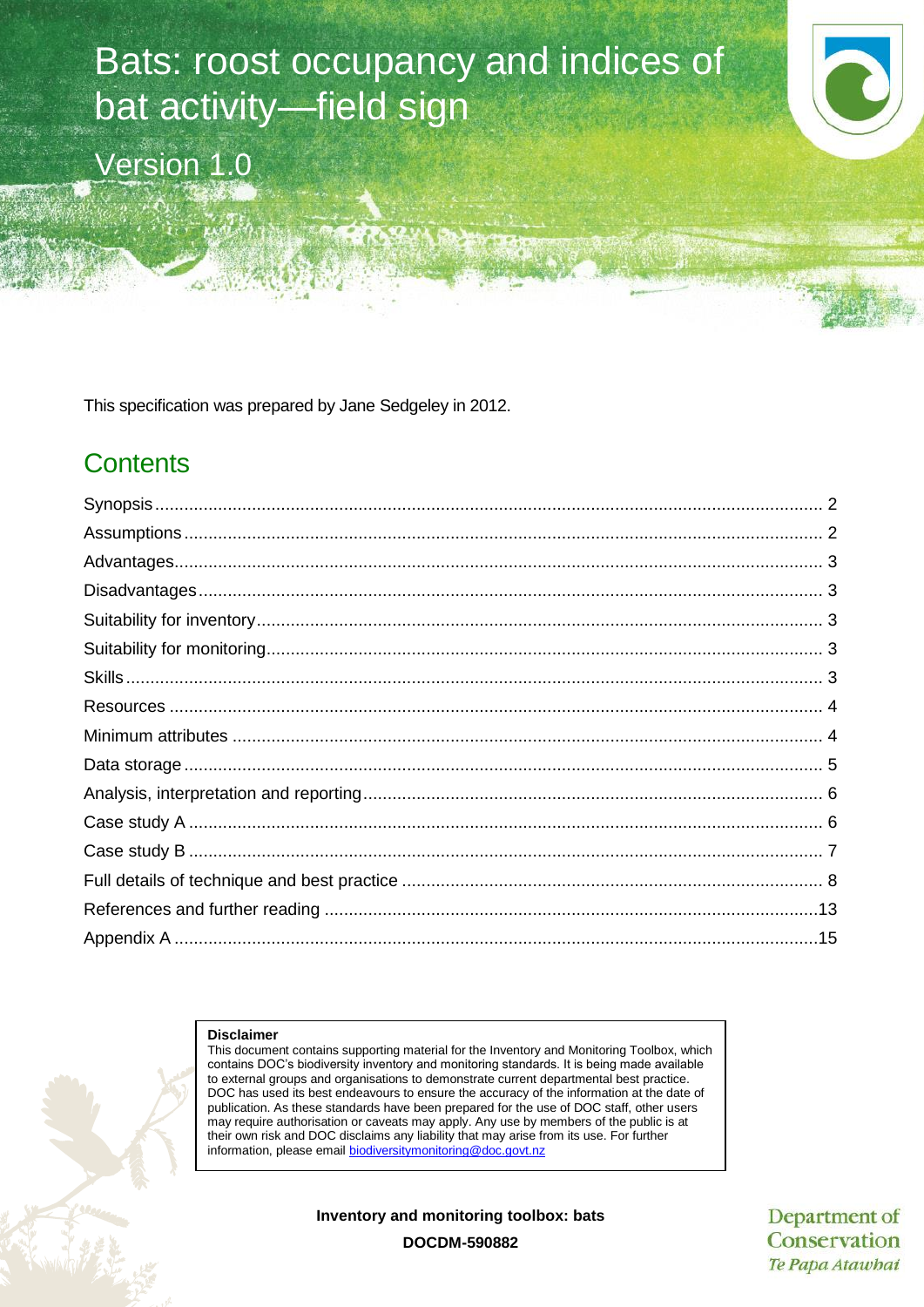# <span id="page-1-0"></span>**Synopsis**

Basic fieldcraft techniques can be used to establish whether a site has been, or is being, used by roosting bats. Bat sign at roosts most commonly takes the form of droppings, staining, scratching or food remains. On rare occasions, there may even be dead bats present (Walsh & Catto 2004; Stebbings et al. 2005). During the breeding season, male lesser short-tailed bats occupy mating or singing roosts and call from them at night to attract females (Daniel 1990; Lloyd 2005).

There are no prescribed techniques for locating roosts using presence of sign, and roost finds are usually rare and serendipitous. Long-tailed bats occasionally use caves and buildings where droppings often accumulate and can persist for many years, giving an insight into historical usage of sites (Daniel & Williams 1981, 1983, 1984) However, long-tailed bats primarily roost in small groups in relatively small cavities high in trees, so there is little obvious sign (Sedgeley & O'Donnell 1999). Lesser short-tailed bats are not currently known to use caves or buildings, although remains have been found in several such sites in the past. Tree roosts occupied by large colonies of lesser short-tailed bats can be quite noisy and smelly. If a roost has a large entrance that is relatively close to the ground, piles of faeces (droppings) may accumulate at the base of the tree. Singing roosts often have small entrances that are stained or polished smooth around the edges and a distinctive musty odour (Daniel 1990; Lloyd 2005; O'Donnell et al. 1999). Unfortunately, the chances of finding roost trees or singing trees in areas of forest where there have been no previous reports to focus searches are fairly remote.

Areas of staining on the ceilings of caves and accumulation of droppings on cave floors can be used to determine where bats are roosting. Overseas studies have related packing density (number of bats/m<sup>2</sup>) to surface area of stains to estimate historic population size. Surface area of droppings on the ground and mass of droppings have also been used to estimate population size (Thomas & LaVal 1988; Kunz 2003; McCraken 2003). It is unlikely these techniques are relevant for counting relatively small clusters of long-tailed bats (< 100) that are currently the only species known to be using caves in New Zealand.

Presence of sign at bat roosts can be used to answer basic inventory questions: Are bats present or have they been present historically in an area? The quantity of droppings present may give a crude estimate of how many bats are using a site (many or few bats). Systematic survey of caves may build up a picture of the distribution of bats in an area or an inventory of roost sites in an area. Repeat visits may be necessary to determine if sites are used by bats because droppings may have been washed away by heavy rain or flooding. Presence of sign can also be used to monitor site occupancy over time. Other methods should be used to confirm the presence of bats such as 'Bats: counting away from roosts—automatic bat detectors' (docdm-590733) and 'Bats: trapping away from roosts—inventory and species identification' (docdm-590776). Occasionally, roost sites will be detected at night by observers picking up the high-pitched squeaking or 'singing' of male lesser short-tailed bats.

### <span id="page-1-1"></span>**Assumptions**

• All sign is made by bats.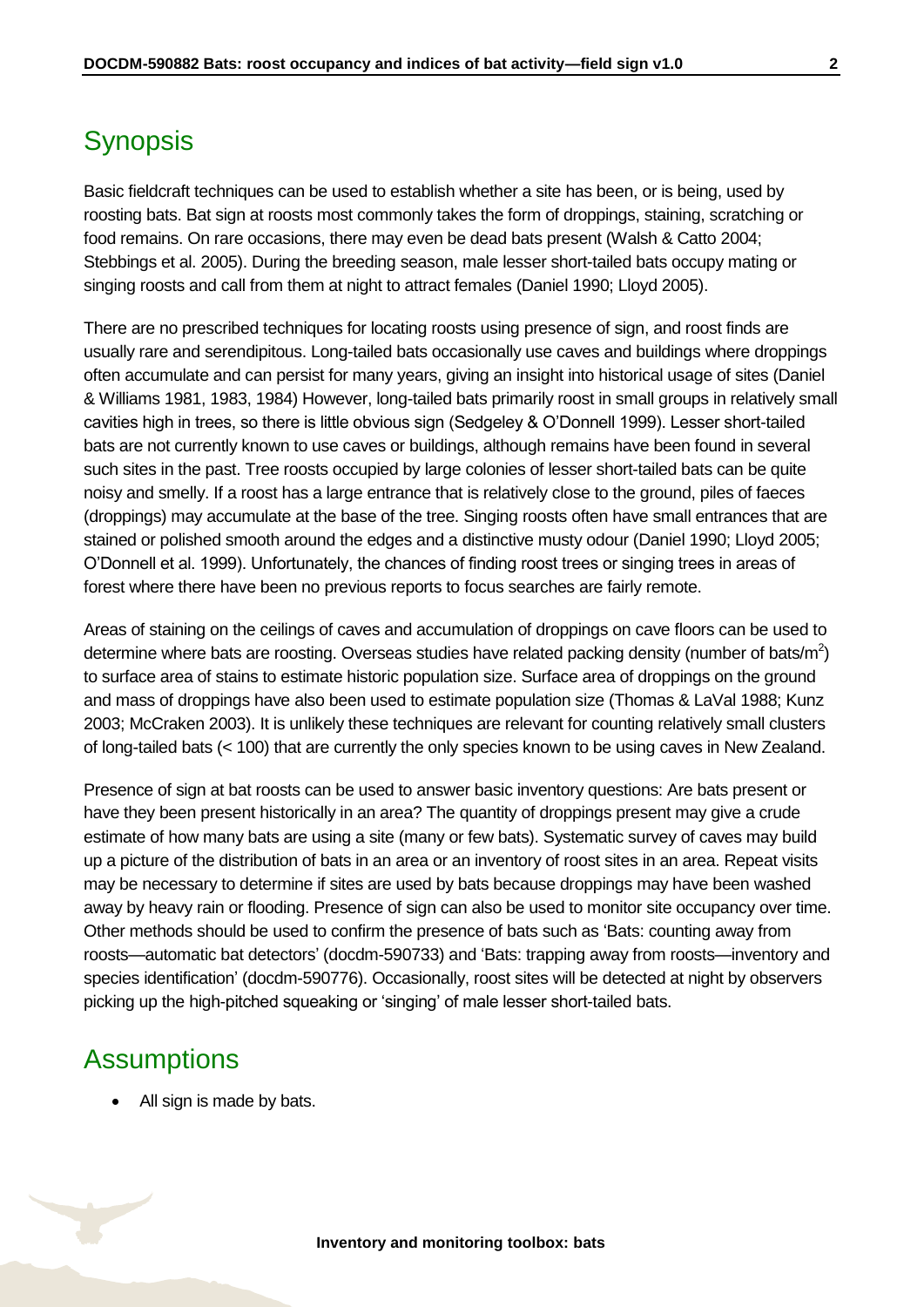### <span id="page-2-0"></span>Advantages

- Sign may persist.
- The method does not require highly skilled staff.
- The method does not require expensive equipment or high costs.

# <span id="page-2-1"></span>**Disadvantages**

- This method is not suitable for locating long-tailed bat tree roosts because long-tailed bats leave very little obvious sign of their presence at tree roosts.
- This method is unlikely to be suitable for locating lesser short-tailed bat tree roosts in areas that are not known to contain bats. It would literally be like searching for a needle in a haystack.
- In a sheltered environment, sign may persist for a very long time, and it may be difficult to judge how old the sign is. Bats may no longer be using an area even though sign remains. Repeat visits to a site might resolve this uncertainty.
- Sign is sometimes washed away by rain or flooding.
- Some people are not able to hear the high-pitched 'singing' of male lesser short-tailed bats.
- It is very difficult to distinguish between the droppings of long-tailed bats and lesser short-tailed bats.
- There is potential for disturbance to bats when assessing caves, buildings and mines.

### <span id="page-2-2"></span>Suitability for inventory

Presence of sign at bat roosts can be used to answer basic inventory questions: Are bats present, or have they been present historically in an area? The quantity of droppings present may give a crude estimate of how many bats are using a site (many or few bats). Systematic survey of caves may build up information on the distribution of bat cave roosts in an area. Repeat visits may be necessary to determine if sites are used by bats because droppings may have been washed away by heavy rain or flooding.

### <span id="page-2-3"></span>Suitability for monitoring

Presence of sign can also be used to monitor site occupancy over time. However, after the discovery of a site used by bats, it is likely that other methods would be used to monitor bat numbers (see 'Introduction to bat monitoring'—docdm-590958).

### <span id="page-2-4"></span>**Skills**

Good observational skills are necessary. Observers need the ability to distinguish between sign left by bats from that of other animals (e.g. mouse and weta droppings). Observers need to be able to hear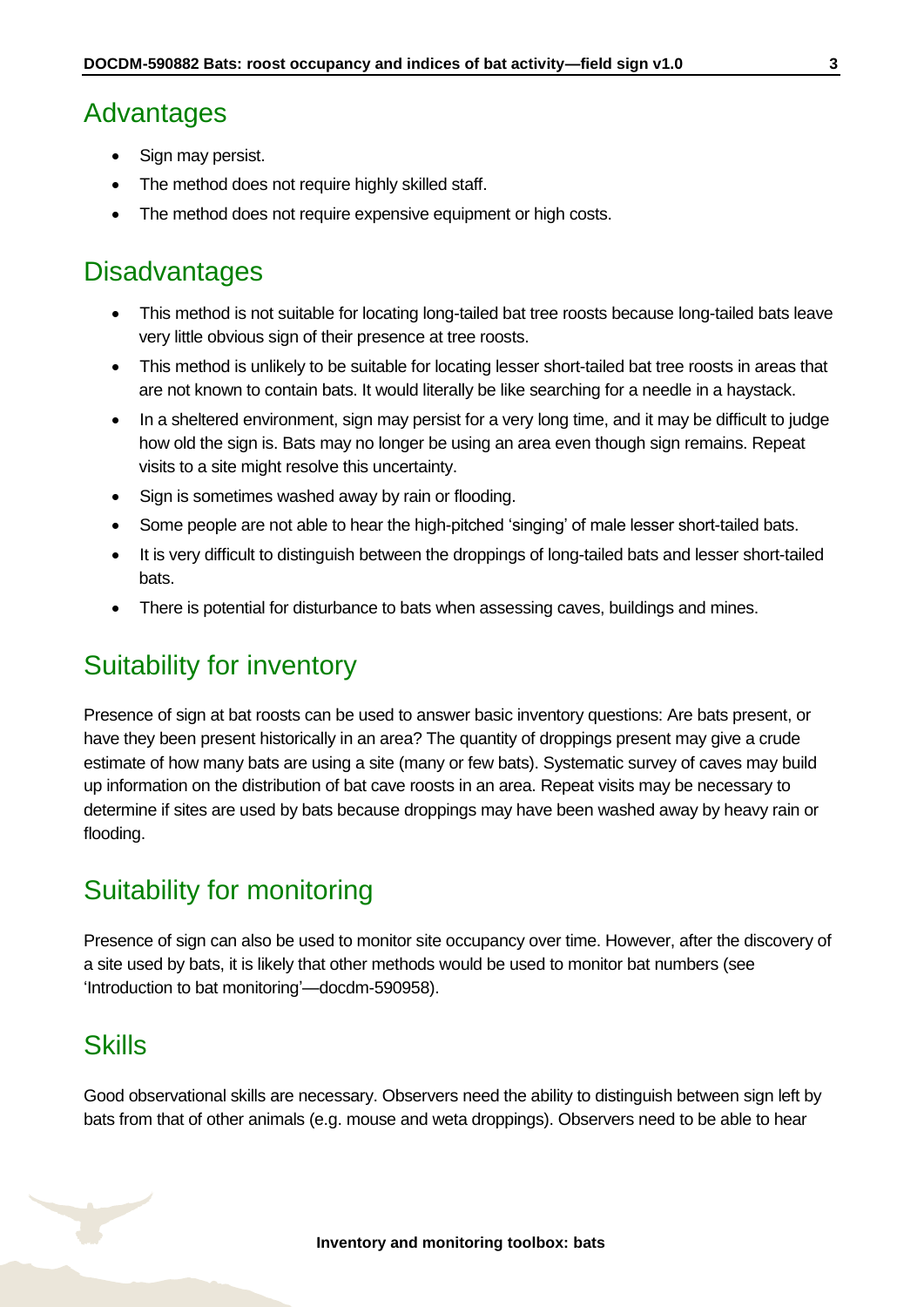and correctly identify the high-pitched singing of lesser short-tailed bats. Two short videos of a lesser short-tailed bat singing from a beech tree in the Eglinton Valley, Fiordland, are available to view:

- 'Short-tailed bat call 1' (olddm-574399)
- 'Short-tailed bat call 2' (olddm-574400)

### <span id="page-3-0"></span>**Resources**

A torch and an angled mirror are useful for examining cracks, crevices and tree hollows. A ladder or climbing equipment may also be useful at some sites. More sophisticated equipment such as a small infrared sensitive camera and an endoscope can also be used. Taking photographs is always worthwhile, especially if there is uncertainty about particular sign. Small containers or plastic bags and a labelling pen are useful for collecting samples that might subsequently be sent to someone for identification.

## <span id="page-3-1"></span>Minimum attributes

Consistent measurement and recording of these attributes is critical for the implementation of the method. Other attributes may be optional depending on your objective. For more information refer to ['Full details of technique and best practice'](#page-7-0).

DOC staff must complete a 'Standard inventory and monitoring project plan' (docdm-146272).

Minimum attributes to record:

- Observer's name and contact details.
- Name of location.
- GPS coordinates.
- Whether the site has been surveyed before, and whether there are any previous bat records.
- Basic description (tree species, cave name/type, building, etc.).
- Whether any sign is present and what type of sign (droppings, staining, dead bats, etc.).
- Prevalence or quantity of sign.
- If sign is present in a cave or a building, it is useful to map the exact location of the bat sign within the site. Photographs are useful here.
- Collect a sample of droppings and dead bats, etc. for positive identification.

Additional information such as roost measurements (e.g. stem diameter of tree, cave dimensions) could also be useful, particularly for advocating for the protection of roost sites, identifying potential roost sites and for studies of roost preferences.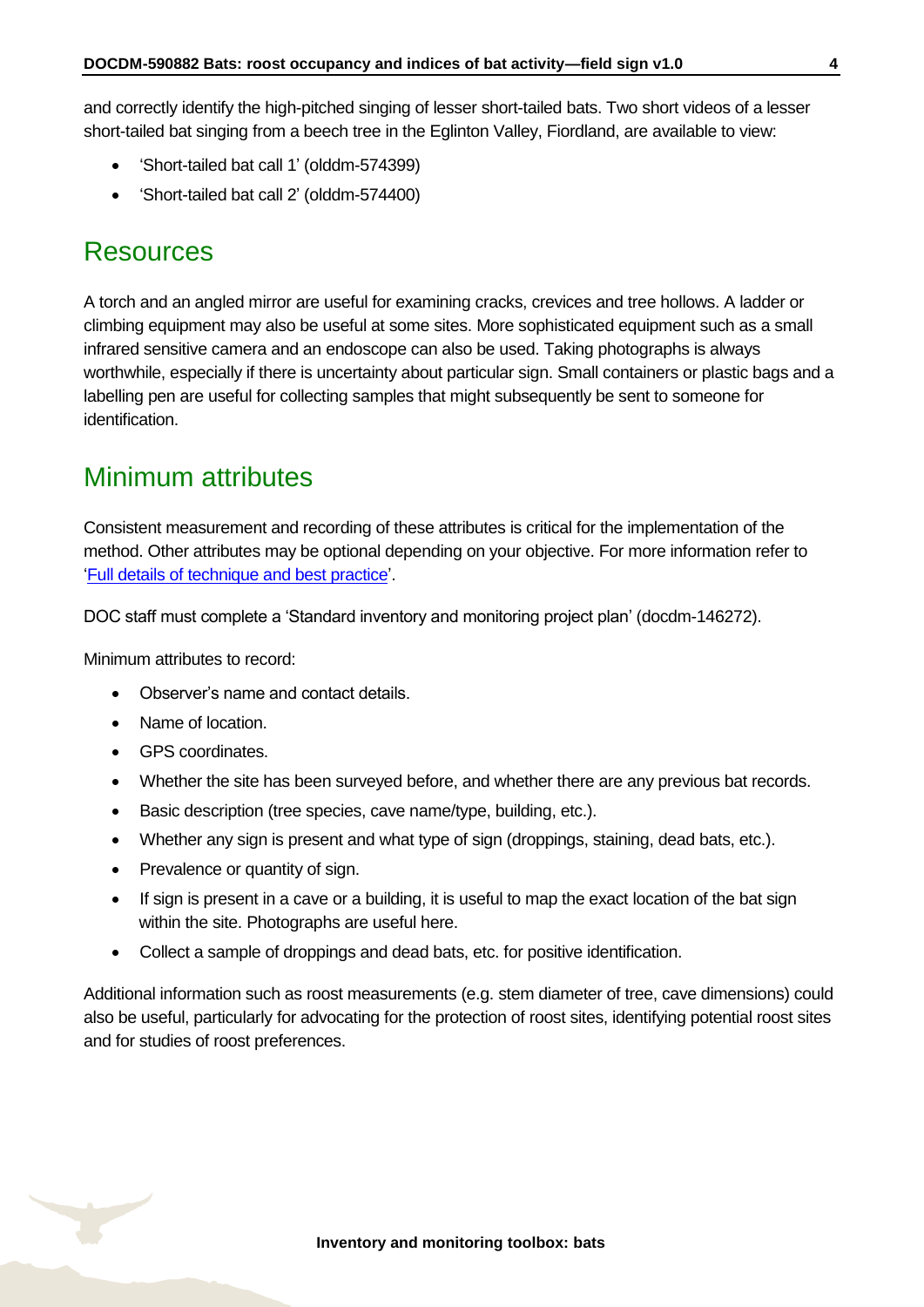### <span id="page-4-0"></span>Data storage

Forward copies of completed survey sheets to the survey administrator, or enter data into an appropriate spreadsheet as soon as possible. Collate, consolidate and store survey information securely, also as soon as possible, and preferably immediately on return from the field. The key steps here are data entry, storage and maintenance for later analysis, followed by copying and data backup for security.

Survey results are best summarised in a spreadsheet (e.g. Microsoft Excel). Columns in the spreadsheet should include all data recorded on the original field sheet because the influences of factors such as location, observer, weather, etc. need to be accounted for in future analyses. At present, there are no standardised spreadsheets or databases maintained by DOC specifically for storing roost or singing tree survey data.

However, sightings and information on sign could be recorded in the DOC bat database (Fig. 1). Each DOC conservancy should have a separate Excel spreadsheet for this purpose. Access rights are held by the conservancy bat contact (see 'Bat Recovery Group contacts'—docdm-132033). If a conservancy has not set up its own spreadsheet, one can be created using the 'National bat database template' (docdm-213136). See the 'Canterbury Conservancy bat database' (docdm-213179) for an example of a spreadsheet containing data. Many of the data entry fields will not be relevant, but there are fields for location, GPS coordinates, and comments that could be used to describe survey results.

| Record Number 2499                | Department of Conservation - Bat Database Data Entry                                                                                               |
|-----------------------------------|----------------------------------------------------------------------------------------------------------------------------------------------------|
| Conservancy<br>Area               | Altitude (m)<br>Date*<br>Bat Species*<br>٠<br>Location*<br>$\overline{\phantom{a}}$                                                                |
| Map sheet<br>number               | $\overline{\mathcal{L}}$<br>Observer*<br>Address*                                                                                                  |
| Easting GR*<br>Northing GR*       | Wind*<br>Min Temp<br>Dusk Temp<br>Sunrise Time*<br>Sunset Time*<br>Rain*                                                                           |
| <b>Bat Detector*</b>              | Time<br>Time<br>뉙<br>Survey Method*<br>Finish*<br>Start*<br>Bat Passes*                                                                            |
| Tape Recorder*<br>VOR<br>setting* | End Easting GR**<br>$\bullet$<br>Habitat<br>End Northing GR <sup>**</sup><br>Description*<br>** - Must be entered for transect surveys<br>Comments |
| Frequency*<br>$(k + 2)$           |                                                                                                                                                    |

Figure 1. Data entry page from the DOC bat database.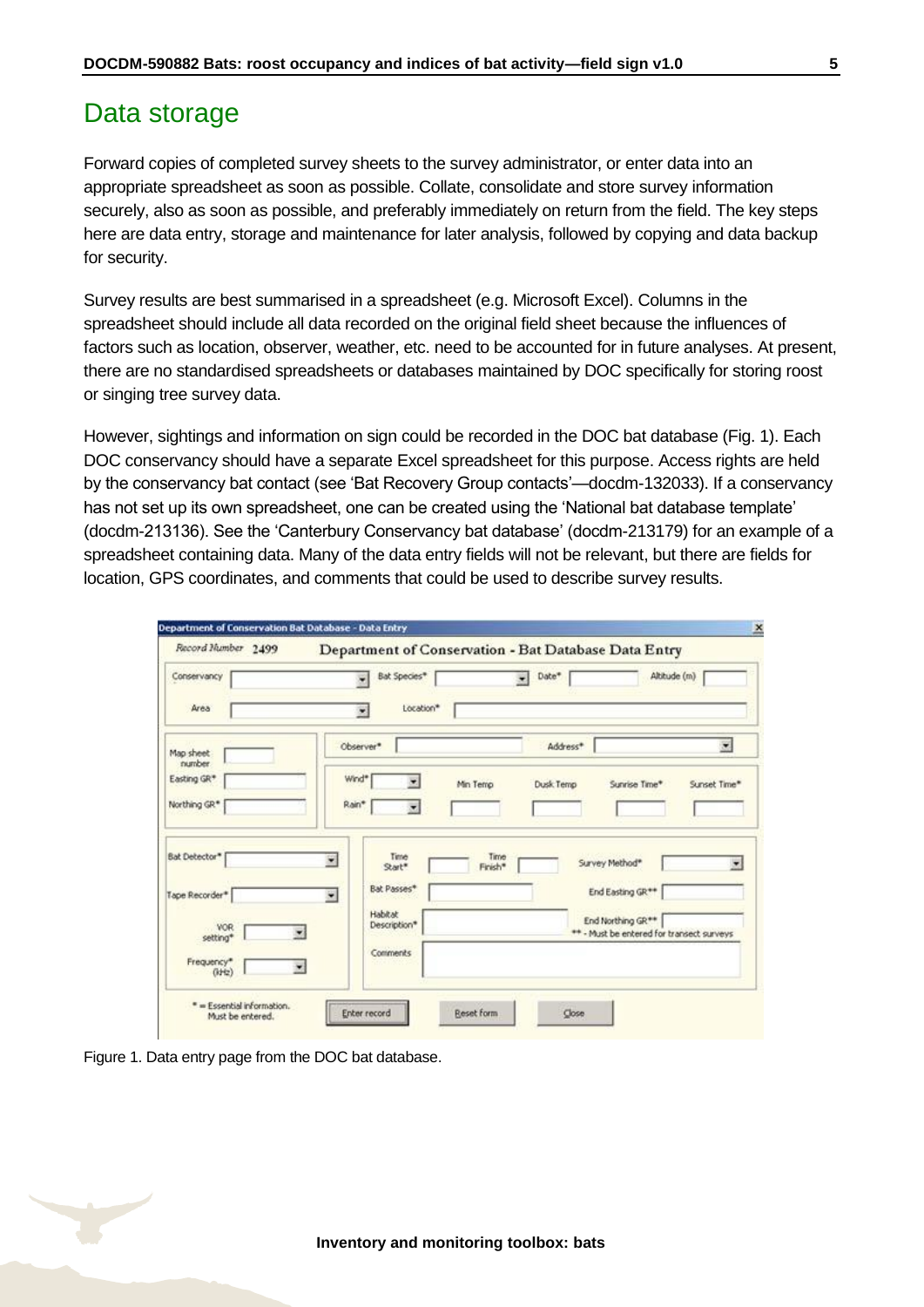# <span id="page-5-0"></span>Analysis, interpretation and reporting

Standardised analysis and interpretation allows comparisons to be made at different sites and at different times. Follow these instructions when analysing and interpreting data:

Seek statistical advice from a biometrician or suitably experienced person prior to undertaking any analysis.

This method measures:

- Presence of sign
- Historic presence of bats
- Site occupancy over time
- Crude estimates of colony size

Interpretation based on field sign is limited. Identification of bat sign in an area confirms presence or historical presence, but not absence.

Simple statistics and maps can be reported for a study area, such as:

- Distribution maps of bat roosts based on presence of sign
- Distribution of singing trees
- Duration or frequency of occupancy of roosts, and frequency of use of singing trees

# <span id="page-5-1"></span>Case study A

#### **Case study A: tree-climbing to search for long-tailed bat roosts in the Eglinton Valley**

### **Synopsis**

Sedgeley (2003) undertook a study of the roosting ecology of New Zealand bats. Part of that study examined roost preferences in tree-roosting long-tailed bats in the Eglinton Valley, Fiordland, and involved climbing random trees to assess whether they contained cavities that could be used by longtailed bats. See Sedgeley & O'Donnell (1999a) for more details.

#### **Objectives**

The aim of Sedgeley & O'Donnell's (1999a) study was to test whether long-tailed bats selected cavities with characteristics that differed from random cavities, i.e. did bats prefer to roost in cavities with particular qualities. The aim of this case study is to demonstrate how difficult and impractical it is to use the presence of sign to find long-tailed bat roost cavities in trees.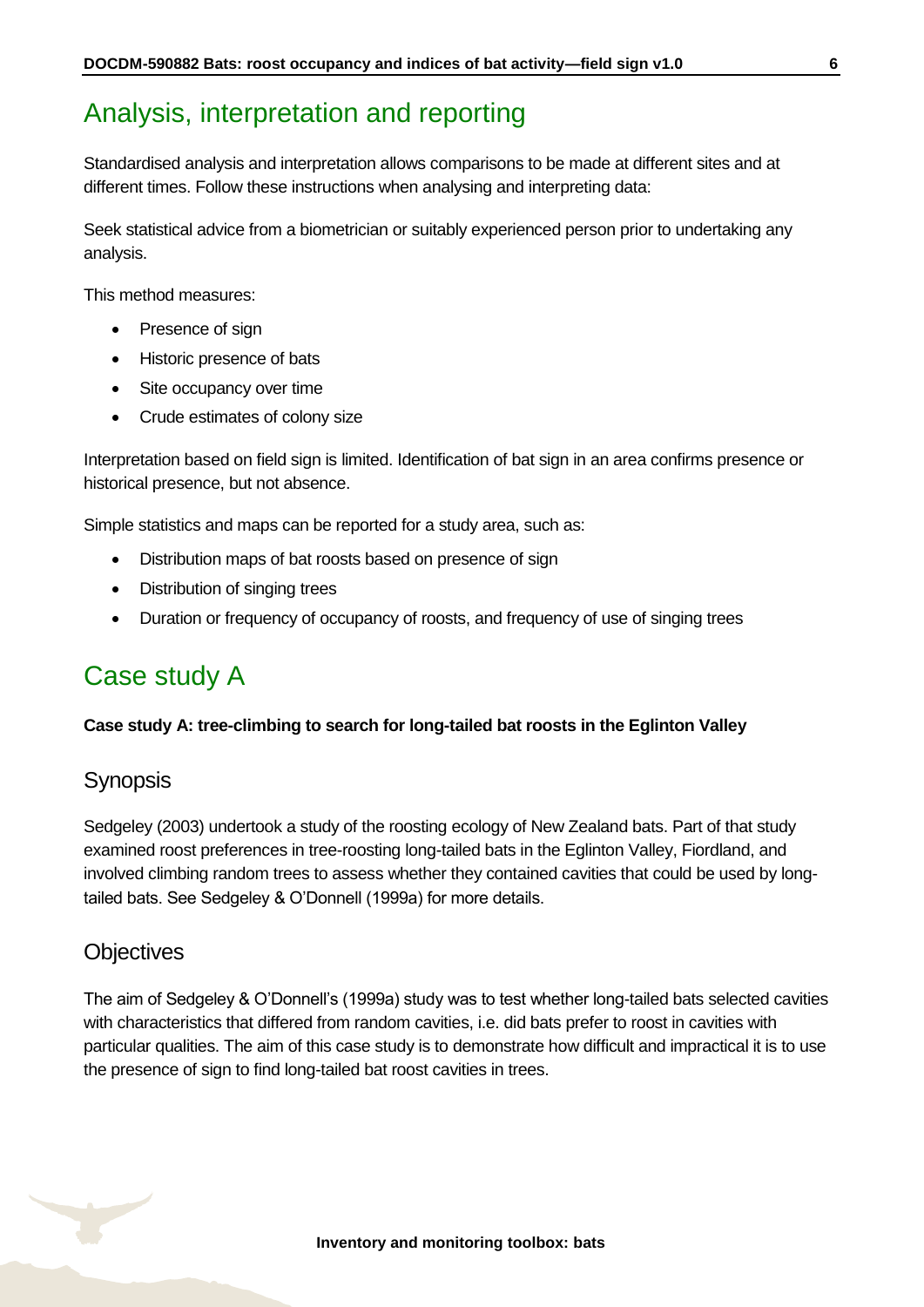### Sampling design and methods

Cavities were sampled from a subset of random trees that were originally sampled using the pointcentred quarter method. Each tree was climbed and examined for presence of cavities and bat sign. See Sedgeley & O'Donnell (1999a,b) for further details.

### **Results**

Climbing a tree and finding, checking and measuring cavities took 1–3 hours per tree. Of the 141 random cavities examined, only three contained bat droppings, and none of the cavities were occupied.

#### Limitations and points to consider

This case study demonstrates the impracticability of searching for the presence of bat sign to identify new long-tailed bat roosts in trees. Only three new roosts were found, despite a considerable search effort in an area known to contain hundreds of bats. We would never recommend going to such lengths purely to locate roosts. However, in this case, useful incidental information was gathered.

#### References for case study A

- Sedgeley, J.A.; O'Donnell, C.F.J. 1999a: Factors influencing the selection of roost cavities by a temperate rainforest bat (Vespertilionidae: *Chalinolobus tuberculatus*) in New Zealand. *Journal of Zoology (London) 249*: 437–446.
- Sedgeley, J.A.; O'Donnell, C.F.J. 1999b: Roost selection by the long-tailed bat, *Chalinolobus tuberculatus*, in temperate New Zealand rainforest and its implications for the conservation of bats in managed forests. *Biological Conservation 88*: 261–276.
- Sedgeley, J.A. 2003: Roosting ecology of New Zealand long-tailed and lesser short-tailed bats. PhD thesis, University of Otago, Dunedin.

# <span id="page-6-0"></span>Case study B

**Case study B: monitoring lesser short-tailed bat singing activity on Codfish Island/Whenua Hou**

#### **Synopsis**

Introduced Pacific rats (kiore) were eradicated from Codfish Island/Whenua Hou during winter 1998 following two applications of toxic baits containing the anti-coagulant poison brodifacoum (Sedgeley & Anderson 2000). One of the methods used to assess potential impact of the poison on a population of lesser short-tailed bats was to monitor bat activity levels before (1997, 1998) and after (1999) the poisoning operation using the frequency of occurrence of singing activity (presence/absence) at marked singing trees (Taylor 1997; Holborrow 1998; Golding 1999).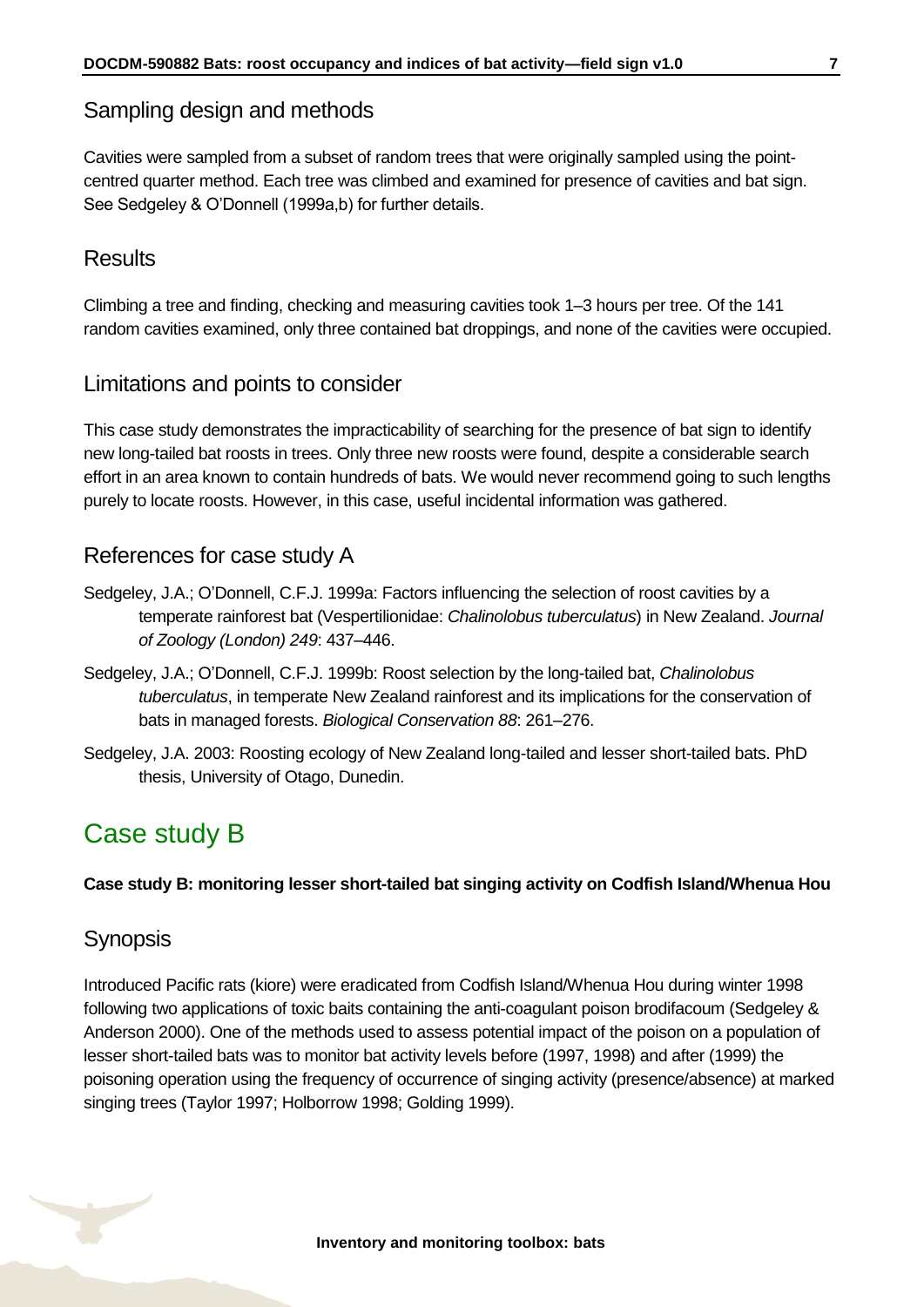#### **Objectives**

The original study sought to monitor changes in lesser short-tailed bat activity before and after a brodifacoum poison drop.

### Sampling design and methods

Five-minute counts were undertaken at marked singing trees in January and February. The presence/absence of singing within hearing distance of each tree was recorded nightly. Frequency was calculated as the number of times singing was heard each night, expressed as a percentage of the total number of trees monitored that night.

#### **Results**

Number of bat passes was similar between years. Frequency of occurrence of singing was similar in 1997 and 1998, but a little higher in 1999.

#### Limitations and points to consider

Unfortunately, while the data showed bats were present after the poisoning, this method did not provide information on how many bats were present, so it was difficult to determine if poisoning had an impact on the bat population.

#### References for case study B

- Golding, C. 1999: The activity of short-tailed bats (*Mystacina tuberculata tuberculata*) on Codfish Island, January–February 1999. Report to the Department of Conservation, Invercargill (unpublished).
- Holborrow, J. 1998: The activity of short-tailed bats (*Mystacina tuberculata tuberculata*) on Codfish Island, January–February 1998. Report to the Department of Conservation, Invercargill (unpublished).
- Sedgeley, J.A.; Anderson, M. 2000: Capture and captive maintenance of short-tailed bats on Codfish Island and monitoring of wild bats during the kiore eradication programme winter 1998. Report to the Department of Conservation, Invercargill (unpublished).
- Taylor, G. 1997. Short-tailed bat (*Mystacina tuberculata tuberculata*) activity on Codfish Island, January–February 1997: Report to the Department of Conservation, Invercargill (unpublished).

# <span id="page-7-0"></span>Full details of technique and best practice

There is no prescribed technique or best practice for locating roosts and singing trees using presence of sign. There are, however, some standard procedures for counting bats inside roosts. See the method 'Bats: counting inside roosts' (docdm-590915), the 'DOC best practice manual of conservation techniques for bats' (docdm-131465) and O'Donnell (2002) for more details.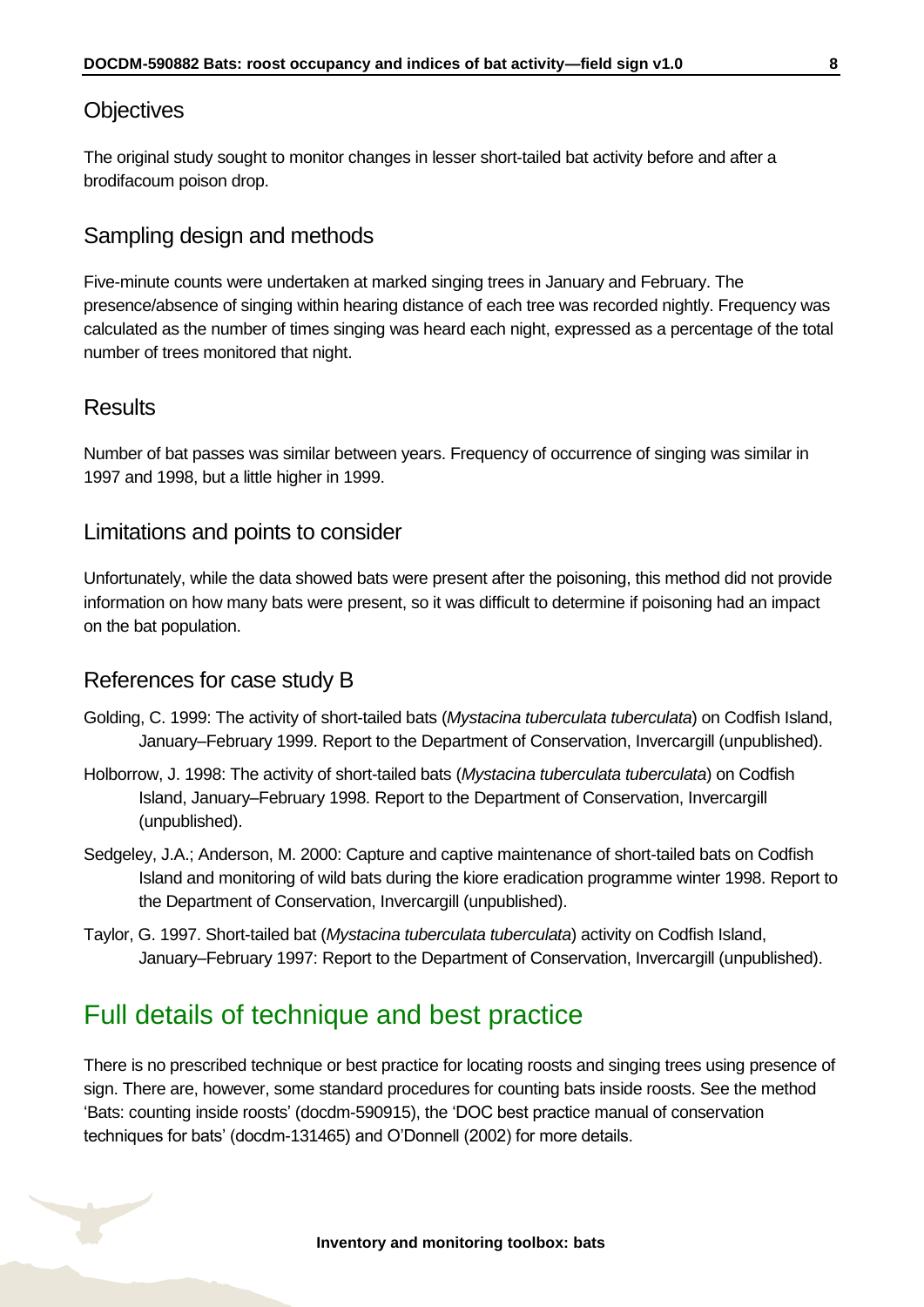### Droppings and remains

Droppings may be reasonably easy to detect inside buildings or in caves (e.g. Fig. 2; Walsh & Catto 2004). Droppings may be present on the ground or lodged in crevices, and scattered droppings may be stuck on walls or in cobwebs. It is much more difficult to detect droppings in tree hollows because droppings frequently fall down inside the tree trunk and are not easily seen. Lesser short-tailed bats often occupy large crevices in trees and the droppings sometimes fall out and form a mound on the ground beneath the roost (Fig. 3). However, these can be washed away by rain. Long-tailed bat droppings inside caves can be washed away by floods. Repeat visits may be necessary to determine if sites are used.

Initially, it may be difficult to distinguish between droppings produced by bats and those produced by mice and possibly weta. Bats are insectivorous, and dry bat droppings will crumble into tiny fragments. In contrast, mouse droppings will smear when crumbled. Other remains, such as insect legs and moth wings, can sometimes be found among accumulated bat droppings.

Large numbers of droppings are good indicators of colony size and period of occupancy. The presence of droppings can be used to monitor roost use over time. Each time a roost is visited, plastic sheeting (or similar) can be placed either on the floor of a cave or on top of a guano pile beneath a tree, and the presence or absence of any new droppings recorded.



Figure 2. A pile of long-tailed bat droppings under a sack hanging from rafters in an old woolshed in South Canterbury (photo: Colin O'Donnell).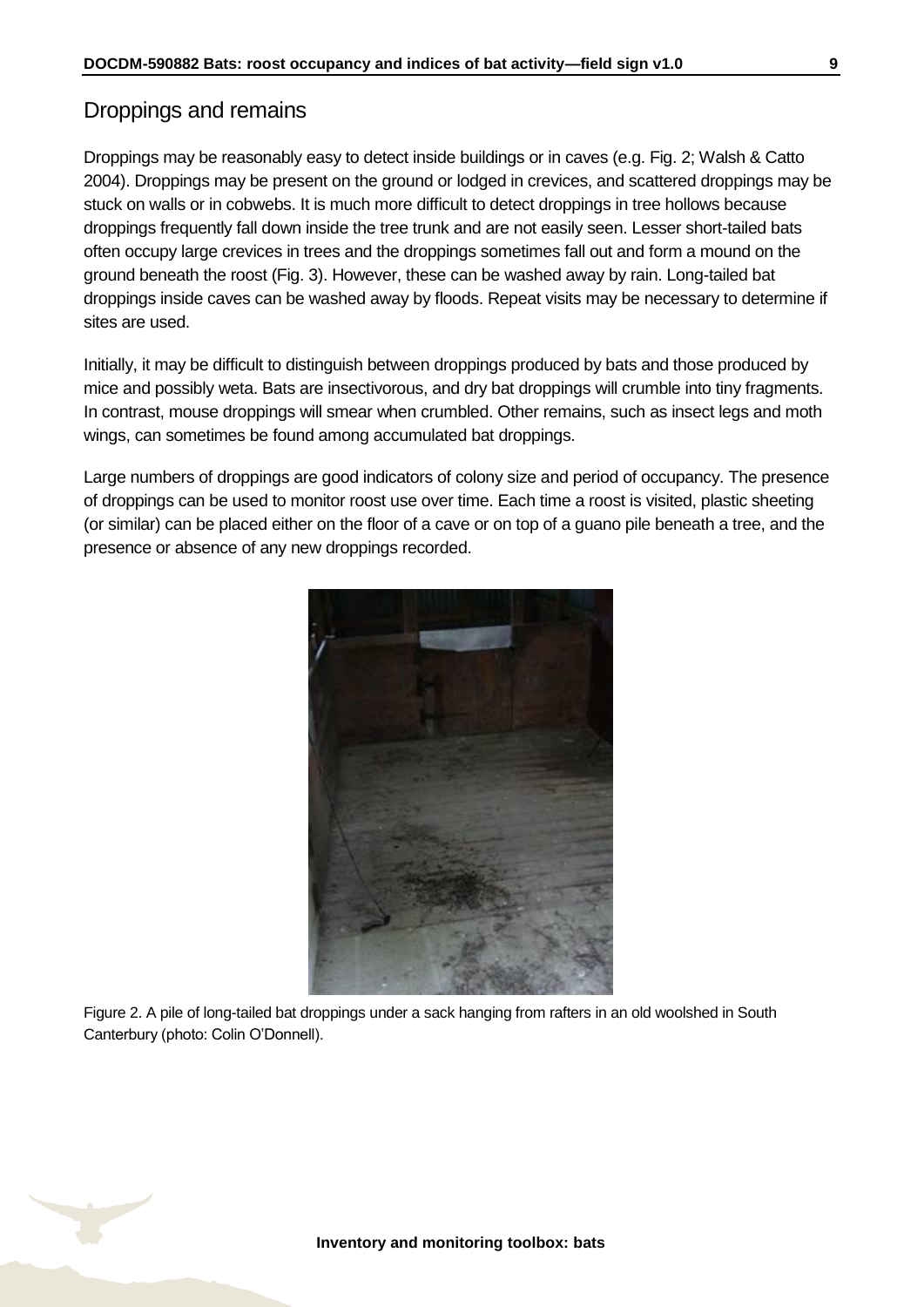

Figure 3. A spill of guano from the base of a lesser short-tailed bat roost tree in Eglinton Valley, Fiordland (photos: Colin O'Donnell).

Occasionally, dead bats or bones of bats are found inside caves or large tree hollows. These should be collected and sent, along with date and location details, to the National Museum Te Papa for cataloguing and identification.

### Staining and scratching

If a site is used for a long time, bat urine or oil from bat fur can stain rocks, wood or any surface bats regularly roost on or crawl over. Hollows in tōtara trees used by lesser short-tailed bats for singing or roosting are often stained (Fig. 4).

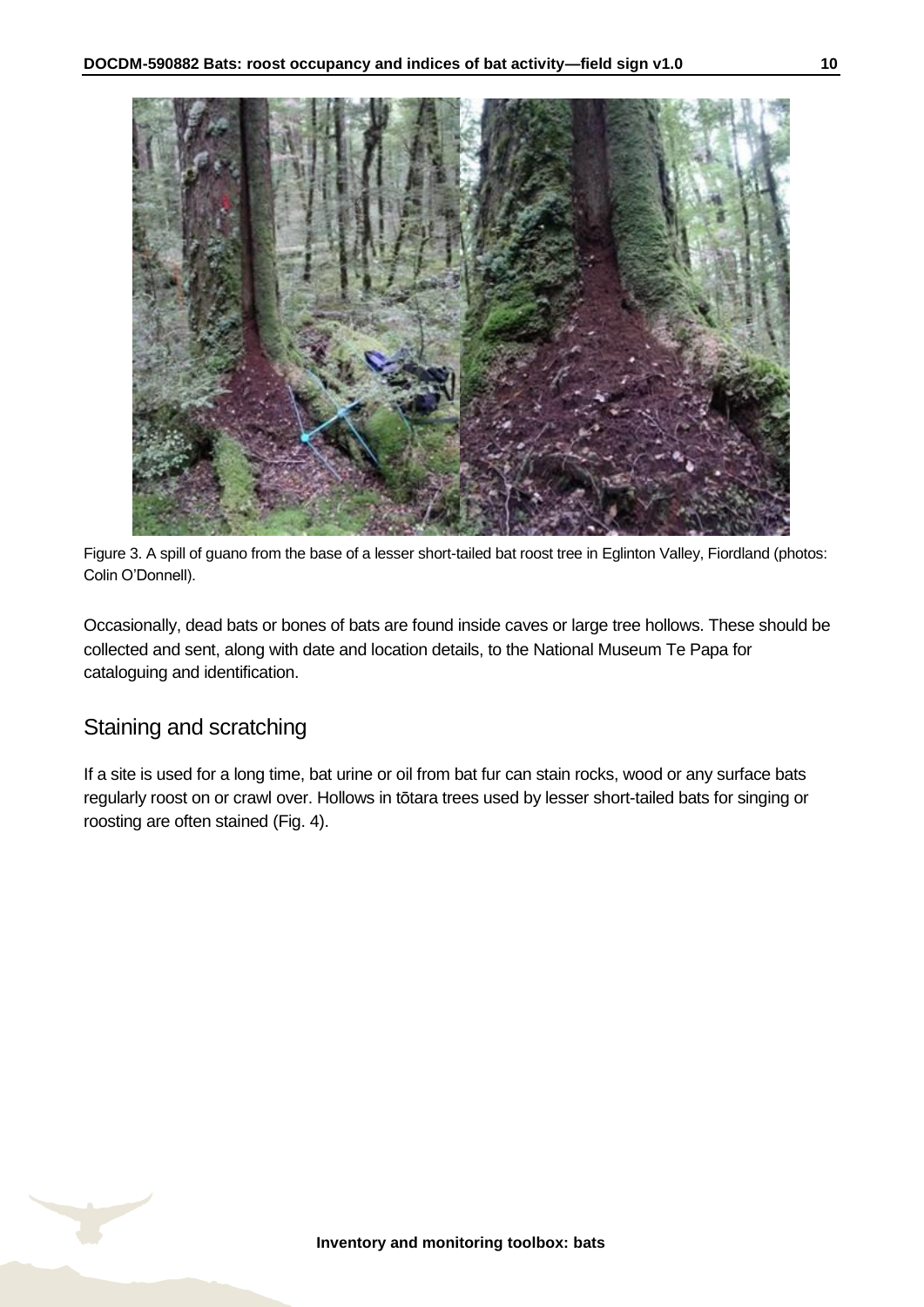

Figure 4. Staining around the entrance of a short-tailed bat singing tree on Codfish Island/Whenua Hou (photo: J. Sedgeley).

### Singing

During the breeding season, male lesser short-tailed bats occupy mating or singing trees or roosts, and call from them at night to attract females. Singing roosts often have small entrances, typically stained or polished smooth around the edges (Fig. 4). A distinctive musty odour is often present. On Codfish Island/Whenua Hou, bats were sometimes present inside singing trees (but not singing) during the day. Singing is high-pitched audible squeaking which some people think reminiscent of rifleman (forest bird) calls. It also has a strong ultrasonic component. Two short videos of a lesser short-tailed bat singing from a beech tree in the Eglinton Valley are available to view:

- 'Short-tailed bat call 1' (olddm-574399)
- 'Short-tailed bat call 2' (olddm-574400)

A scheme for monitoring activity at singing trees has been established on Codfish Island/Whenua Hou. See ['Case study A'](#page-5-1); Taylor (1997); Holborrow (1998); and Golding (1999) for further details.

#### Bat flies

A commonly encountered sign that lesser short-tailed bats have been roosting at a tree is the presence of bat flies—commensal parasites of bats. Occasionally, clusters of bat flies sit at a roost entrance after the bats have vacated the tree (Fig. 5). The bat flies will only survive for a few days after the bats have left.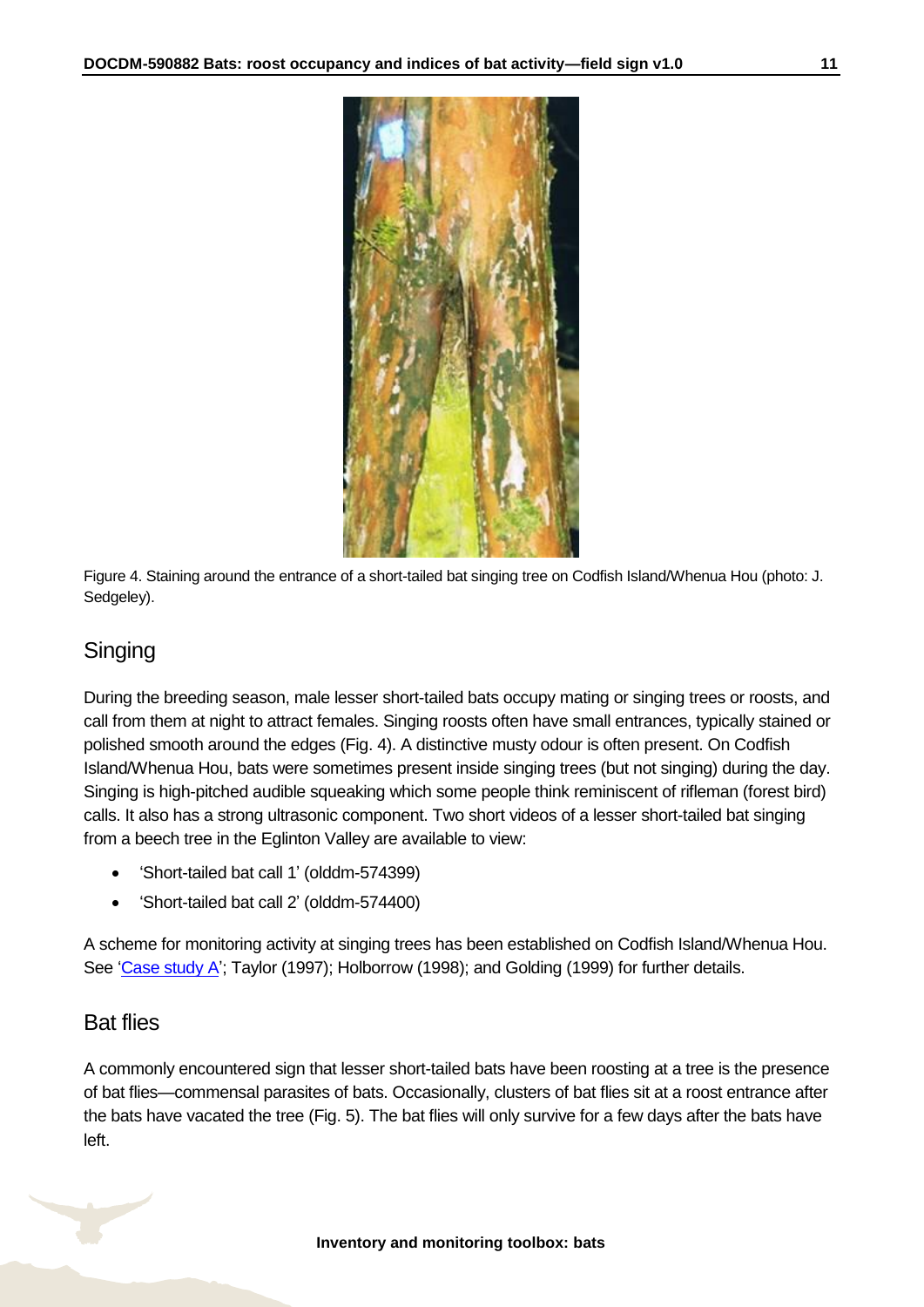

Figure 5. Bat flies at a lesser short-tailed bat roost entrance about 2 m off the ground in the Eglinton Valley (Photo: Brice Ebert).

### Survey aids

Binoculars, torches and ladders are useful when checking caves and trees. Angled mirrors, endoscopes or very small infrared video cameras can be used to look into tree hollows, rock crevices, joists in old barns, behind plasterboard and for checking inside artificial bat roost boxes (e.g. Reardon 2001) (Fig. 6). Small infrared video cameras are frequently used in New Zealand to check nests of burrow-nesting and tree-cavity nesting birds. Endoscopes and cameras have not been trialled for looking inside New Zealand bat roosts. Potential problems relate to focal distance, clarity of image, ability to see all of the roost cavity and potential for disturbance.



Figure 6. Small video camera and infrared light source used for inspecting bat roosts. Reproduced from Reardon (2001).

### Health and safety and disturbance to bats

There are two options for assessing whether bats are using caves or mines, either (1) detect bats as they leave or enter the roost (at dusk or dawn) by watching, using bat detectors or video, or (2) enter the cave and search for sign. The second method has the disadvantages of potentially disturbing bats and it exposes bat workers to hazards of working underground. DOC staff working on bats must ensure that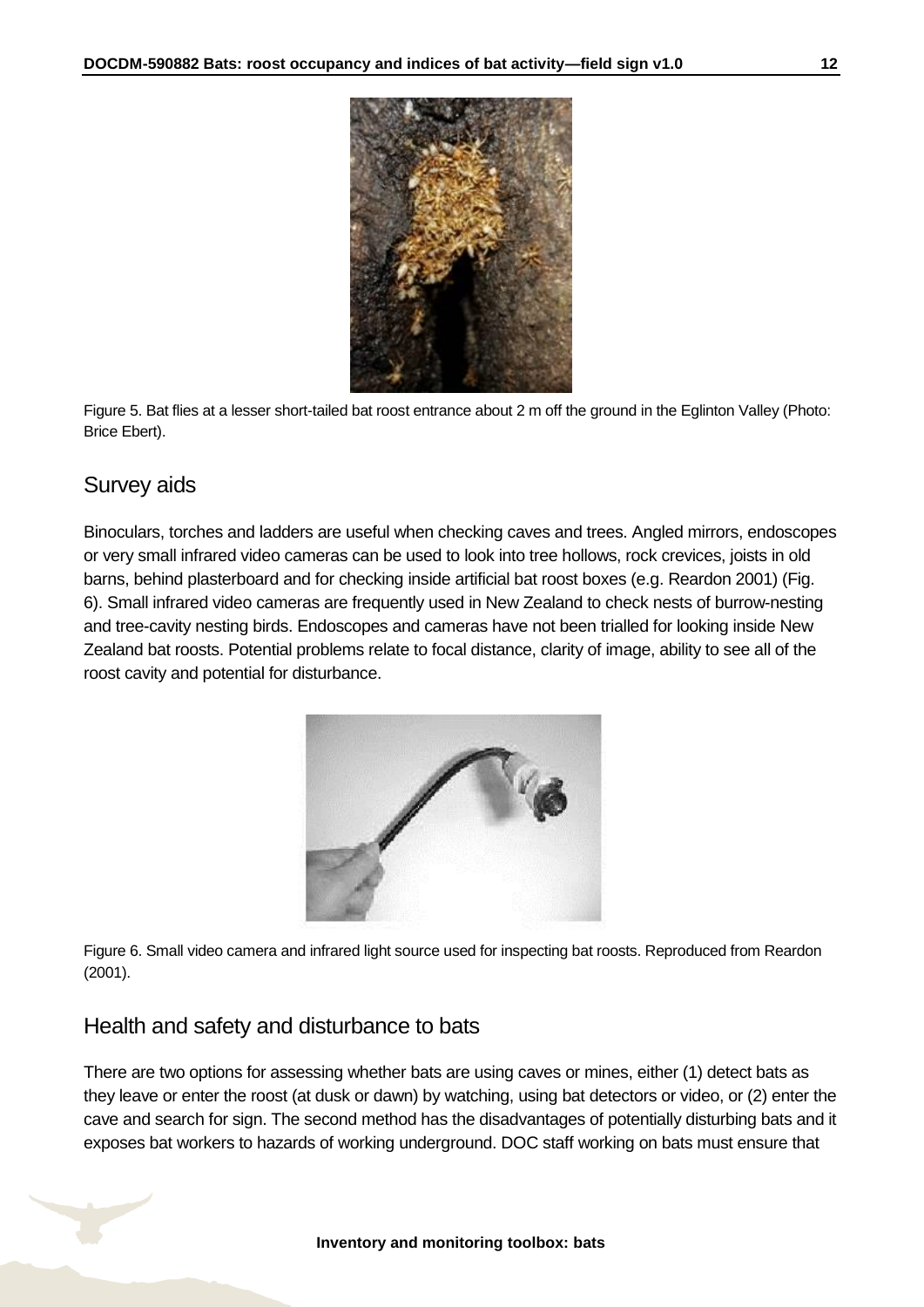they operate under approved health and safety hazard plans (see the DOC health and safety management systems manual) and should consult the standard operating procedure (SOP) database (both available on the DOC Intranet) to check for appropriate procedures (e.g. when working in confined spaces, working at heights, and when doing roped tree climbing). Additionally, DOC staff must check local (area office) procedures relevant to hazard management. Some Australian bat workers (Armstrong & Higgs 2002) have formulated useful risk management protocols for working in confined spaces. These are worth reading.

Care must be taken not to disturb bats, particularly during winter months when the bats are in torpor (Thomas 1995). Also see 'Bats: counting inside roosts' (docdm-590915) and O'Donnell (2002) for more details on protocols to use for avoiding disturbance to bats while counting inside caves.

# <span id="page-12-0"></span>References and further reading

- Armstrong, K.; Higgs, P. 2002: Draft protocol for working safely in confined spaces. *The Australasian Bat Society Newsletter 20*: 20–28.
- Daniel, M.J. 1990: Order Chiroptera. In King, C.M. (Ed.): The handbook of New Zealand mammals. Oxford University Press, Auckland.
- Daniel M.J.; Williams, G.R. 1981: Long-tailed bats (*Chalinolobus tuberculatus*) hibernating in farm buildings near Geraldine, South Canterbury. *New Zealand Journal of Zoology 8*: 425–430.
- Daniel, M.J.; Williams, G.R. 1983: Observations of a cave colony of the long-tailed bat (*Chalinolobus tuberculatus*) in North Island, New Zealand. *Mammalia 47*: 71–80.
- Daniel, M.J.; Williams, G.R. 1984: A survey of the distribution, seasonal activity and roost sites of New Zealand bats. *New Zealand Journal of Ecology 7*: 9–25.
- Golding, C. 1999: The activity of short-tailed bats (*Mystacina tuberculata tuberculata*) on Codfish Island, January–February 1999. Report to the Department of Conservation, Invercargill (unpublished).
- Holborrow, J. 1998: The activity of short-tailed bats (*Mystacina tuberculata tuberculata*) on Codfish Island, January–February 1998. Report to the Department of Conservation, Invercargill (unpublished).
- Kunz, T.H. 2003: Censusing bats: challenges, solutions, and sampling biases. In O'Shea T.J.; Bogan M.A. (Eds): Monitoring trends in bat populations of the United States and territories: problems and prospects. U.S. Geological Survey, Biological Resources Discipline, Information and Technology Report, USGS/BRD/ITR 2003–0003.
- Lloyd, B. 2005: Lesser short-tailed bat. In King, C.M. (Ed.): The handbook of New Zealand mammals. 2nd edition. Oxford University Press, Melbourne.
- McCracken, G.K. 2003: Estimates of population sizes in summer colonies of Brazilian free-tailed bats (*Tadarida brasiliensis*). In O'Shea T.J.; Bogan, M.A. (Eds): Monitoring trends in bat populations of the United States and territories: problems and prospects. U.S. Geological Survey, Biological Resources Discipline, Information and Technology Report, USGS/BRD/ITR 2003–0003.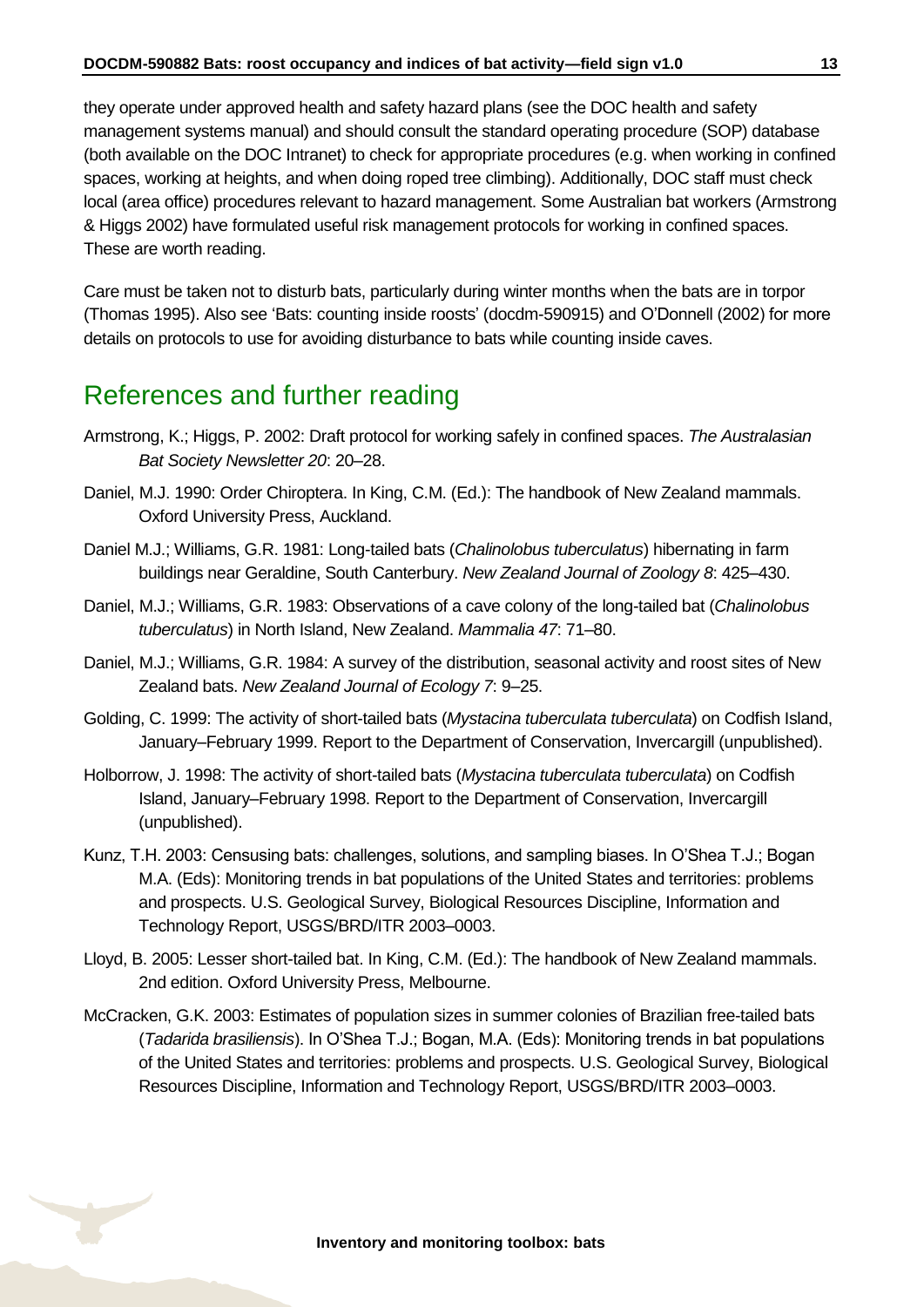- O'Donnell, C.F.J. 2002: Variability in numbers of long-tailed bats (*Chalinolobus tuberculatus*) roosting in Grand Canyon Cave, New Zealand: implications for monitoring population trends. *New Zealand Journal of Zoology 29*: 273–284.
- O'Donnell, C.F.J.; Christie, J.; Corben, C.; Sedgeley, J.A.; Simpson, W. 1999: Rediscovery of shorttailed bats (*Mystacina* sp.) in Fiordland, New Zealand: Preliminary observations of taxonomy, echolocation calls, population size, home range, and habitat use. *New Zealand Journal of Ecology 23*: 21–30.
- Reardon, T. 2001: Infrared video camera for checking hollows and bat boxes. *The Australasian Bat Society Newsletter 20*: 41–43.
- Sedgeley, J.A. 2001: Winter activity in the tree-roosting lesser short-tailed bat, *Mystacina tuberculata*, in cold-temperate climate in New Zealand. *Acta Chiropterologica 3*: 179–195.
- Sedgeley, J.A. 2003: Roosting ecology of New Zealand long-tailed and lesser short-tailed bats. PhD thesis, University of Otago, Dunedin.
- Sedgeley, J.A.; O'Donnell, C.F.J. 1999: Factors influencing the selection of roost cavities by a temperate rainforest bat (Vespertilionidae: *Chalinolobus tuberculatus*) in New Zealand. *Journal of Zoology (London) 249*: 437–446.
- Stebbings, R.; Mansfield, H.; Fasham, M. 2005. Bats. In Hill, D.; Fasham, M.; Tucker, G.; Shewry, M.; Shaw P. (Eds): Handbook of biodiversity methods: survey, evaluation and monitoring. Cambridge University Press, Cambridge.
- Taylor, G. 1997: Short-tailed bat (*Mystacina tuberculata tuberculata*) activity on Codfish Island, January–February 1997. Report to the Department of Conservation, Invercargill (unpublished).
- Thomas, D.W. 1995: Hibernating bats are sensitive to nontactile human disturbance. *Journal of Mammalogy 76*: 940–946.
- Thomas, D.W.; LaVal, R.K. 1988: Survey and census methods. In Kunz, T.H. (Ed.): Ecological and behavioral methods for the study of bats. Smithsonian Institution Press, Washington, DC.
- Walsh, A.; Catto, C. 2004: Survey and monitoring. In Mitchell-Jones, A.J.; McLeish, A.P. (Eds): Bat workers' manual. Joint Nature Conservation Committee, Peterborough, UK.